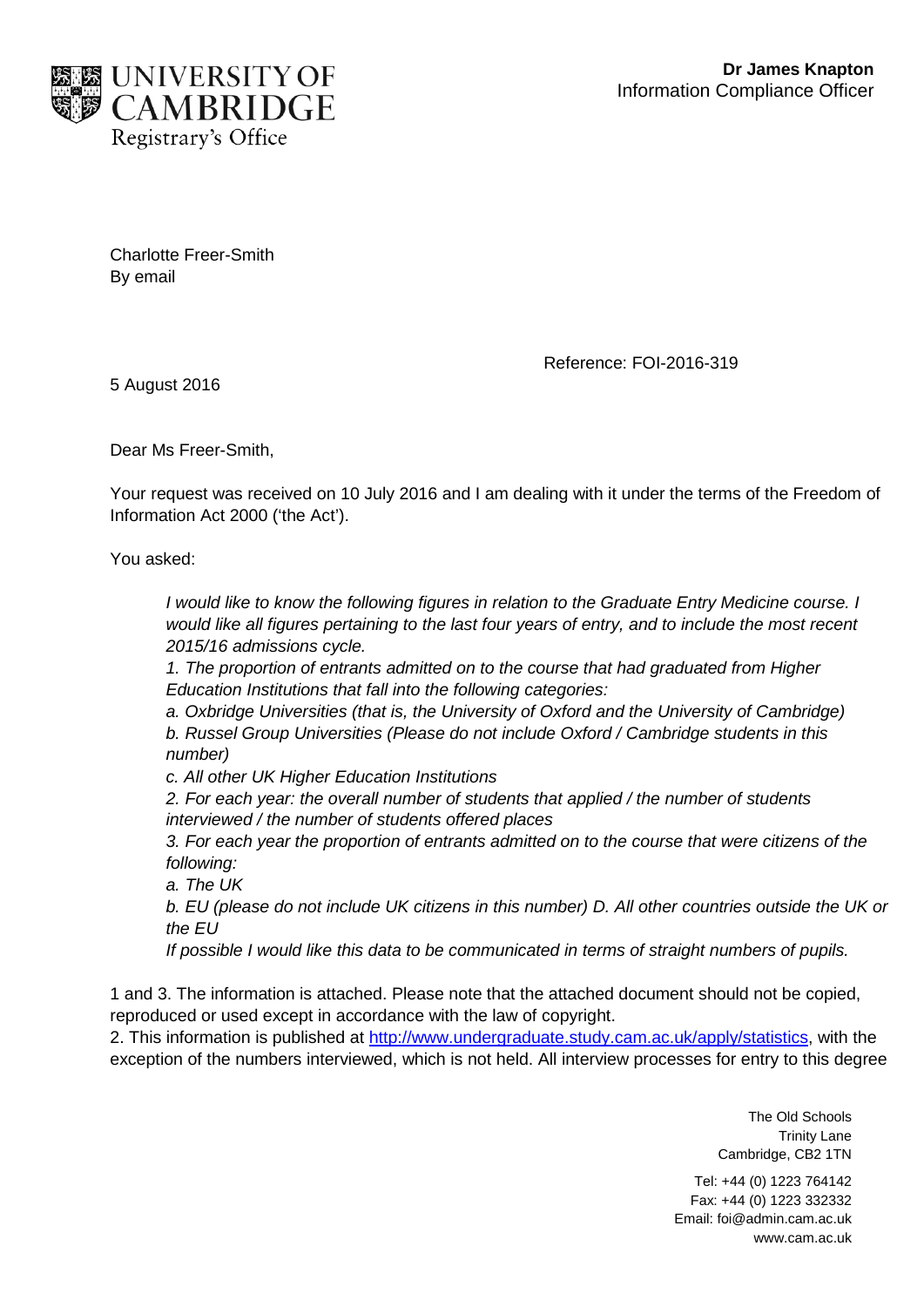

course are set and managed locally by the relevant Colleges and the University does not know whether or not individual candidates have been interviewed. Each of these Colleges is a separate public authority under the Act.

If you are unhappy with the service you have received in relation to your request and wish to make a complaint or request an internal review of this decision, you should write to Dr Kirsty Allen, Head of the Registrary's Office, quoting the reference above, at The Old Schools, Trinity Lane, Cambridge, CB2 1TN or send an email marked for her attention to [foi@admin.cam.ac.uk.](mailto:xxx@xxxxx.xxx.xx.xx) The University would normally expect to receive your request for an internal review within 40 working days of the date of this letter and reserves the right not to review a decision where there has been undue delay in raising a complaint. If you are not content with the outcome of your review, you may apply directly to the Information Commissioner for a decision. Generally, the Information Commissioner cannot make a decision unless you have exhausted the complaints procedure provided by the University. The Information Commissioner may be contacted at: The Information Commissioner's Office, Wycliffe House, Water Lane, Wilmslow, Cheshire, SK9 5AF [\(https://ico.org.uk/\)](https://ico.org.uk/).

Yours sincerely,

James Knapton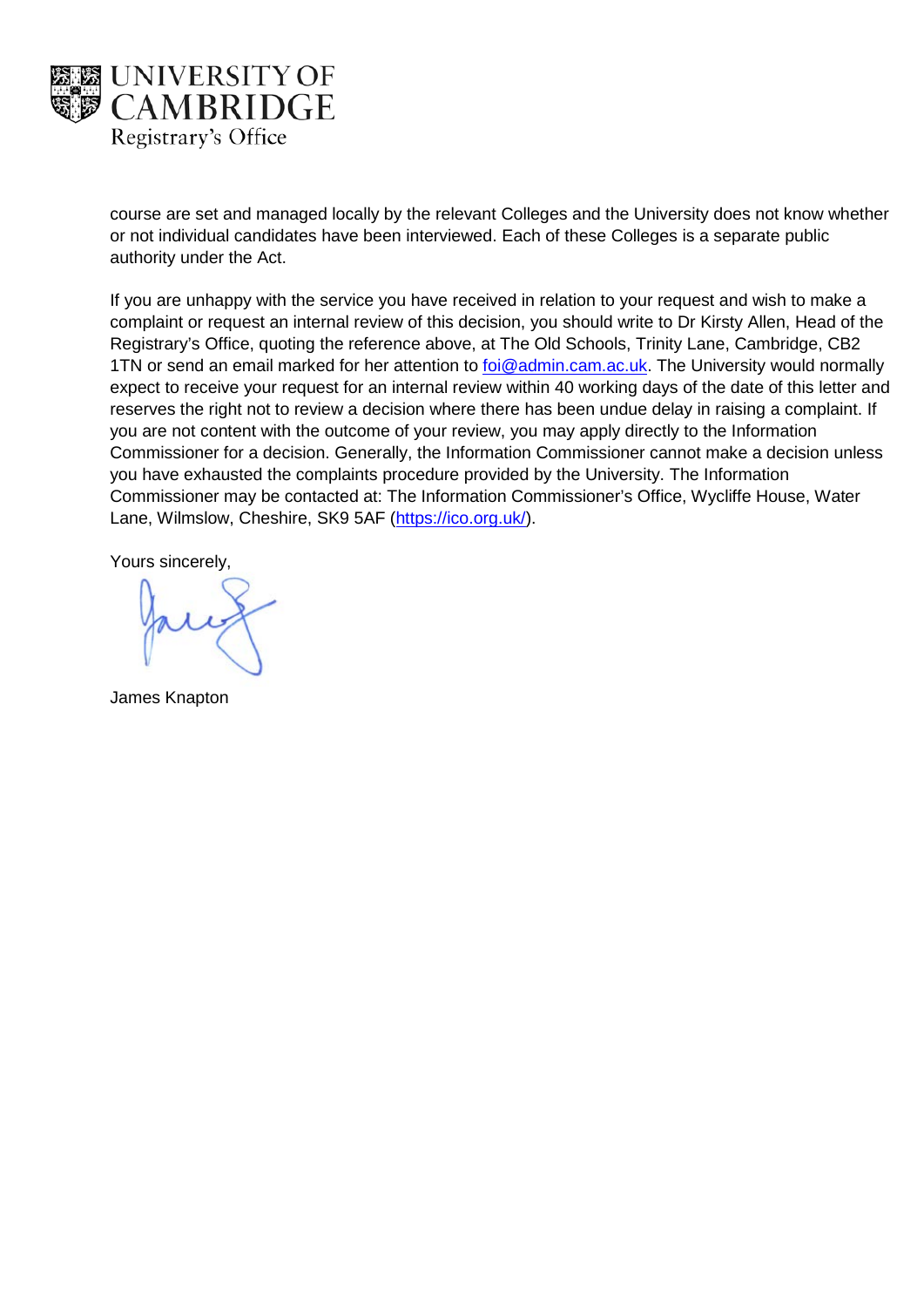| Request | Data | "data to be communicated in terms of straight numbers of [applicants]":<br>The [number of applicants] admitted on to the course that had graduated from Higher Education<br>11.<br>Institutions that fall into the following categories:<br>Oxbridge Universities (that is, the University of Oxford and the University of Cambridge)<br>la.<br>Russel Group Universities (Please do not include Oxford / Cambridge students in this number)<br>lb.<br>All other UK Higher Education Institutions<br>IC.<br>[]<br>For each year the [number of applicants] admitted on to the course that were citizens of the<br>3.<br>following:<br>a. The UK<br>b. The EU<br>[c] All other countries |
|---------|------|-----------------------------------------------------------------------------------------------------------------------------------------------------------------------------------------------------------------------------------------------------------------------------------------------------------------------------------------------------------------------------------------------------------------------------------------------------------------------------------------------------------------------------------------------------------------------------------------------------------------------------------------------------------------------------------------|
|         | By   | <b>Charlotte Freer-Smith</b>                                                                                                                                                                                                                                                                                                                                                                                                                                                                                                                                                                                                                                                            |
|         | On   | Sunday, 10 July, 2016                                                                                                                                                                                                                                                                                                                                                                                                                                                                                                                                                                                                                                                                   |
|         |      |                                                                                                                                                                                                                                                                                                                                                                                                                                                                                                                                                                                                                                                                                         |

| <b>Notes</b> | <b>Entry Year</b> | Figures are grouped by entry year. The 2015 entry year includes standard entry applications from the<br>2015 application round and deferred entry applications from the 2013/2014 rounds. |
|--------------|-------------------|-------------------------------------------------------------------------------------------------------------------------------------------------------------------------------------------|
|              | Citizenship       | Citizenship information is based on information declared by applicants at UCAS.                                                                                                           |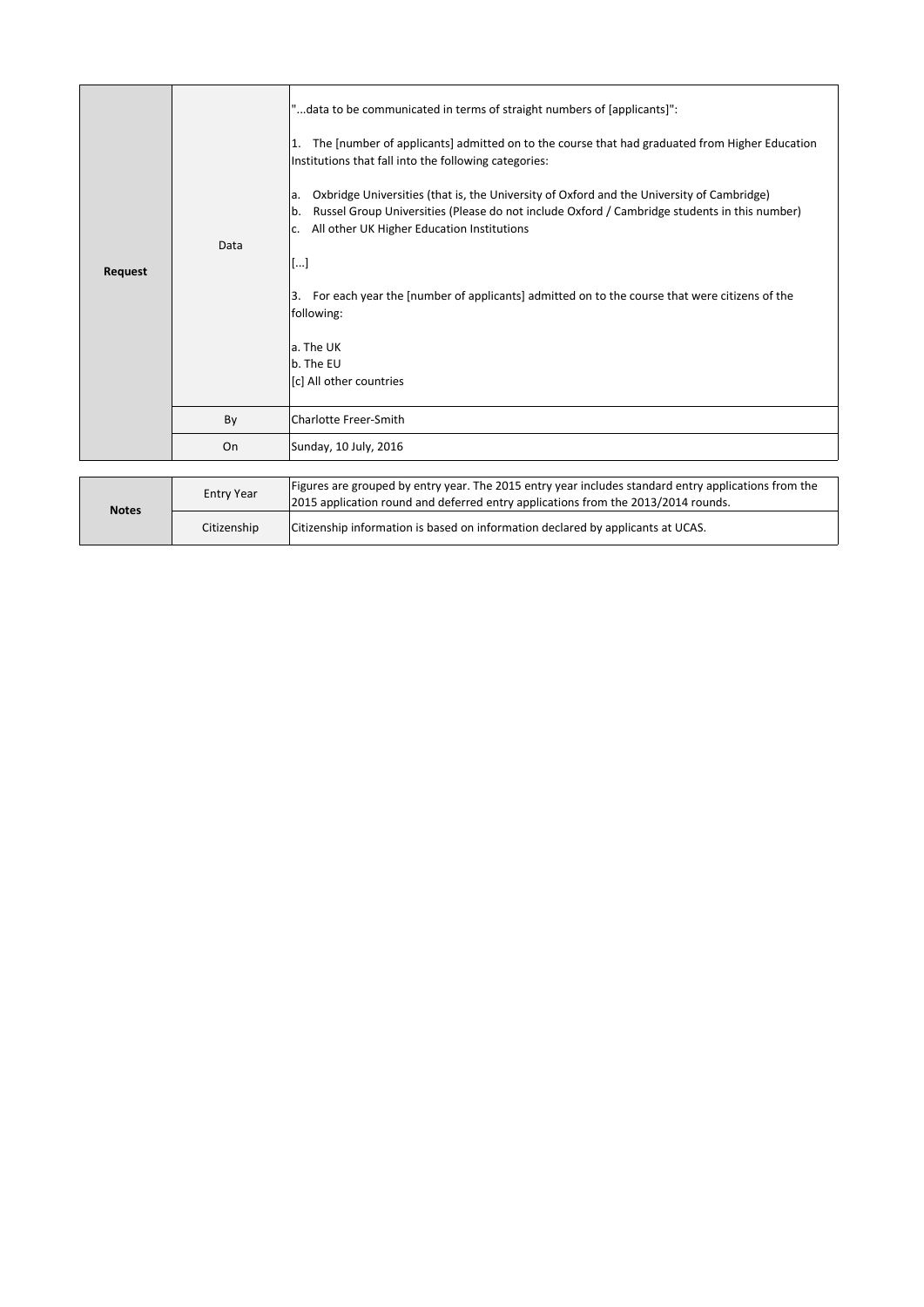| HEI<br><b>Status</b> | Acceptances to Cambridge Graduate Course<br>in Medicine (A101) by Entry Year |      |      |      |  |
|----------------------|------------------------------------------------------------------------------|------|------|------|--|
|                      | 2012                                                                         | 2013 | 2014 | 2015 |  |
| 'Oxbridge'           | 6                                                                            |      | 5    | 11   |  |
| <b>Russell Group</b> |                                                                              |      | 8    |      |  |
| Other UK HEI         |                                                                              |      |      |      |  |